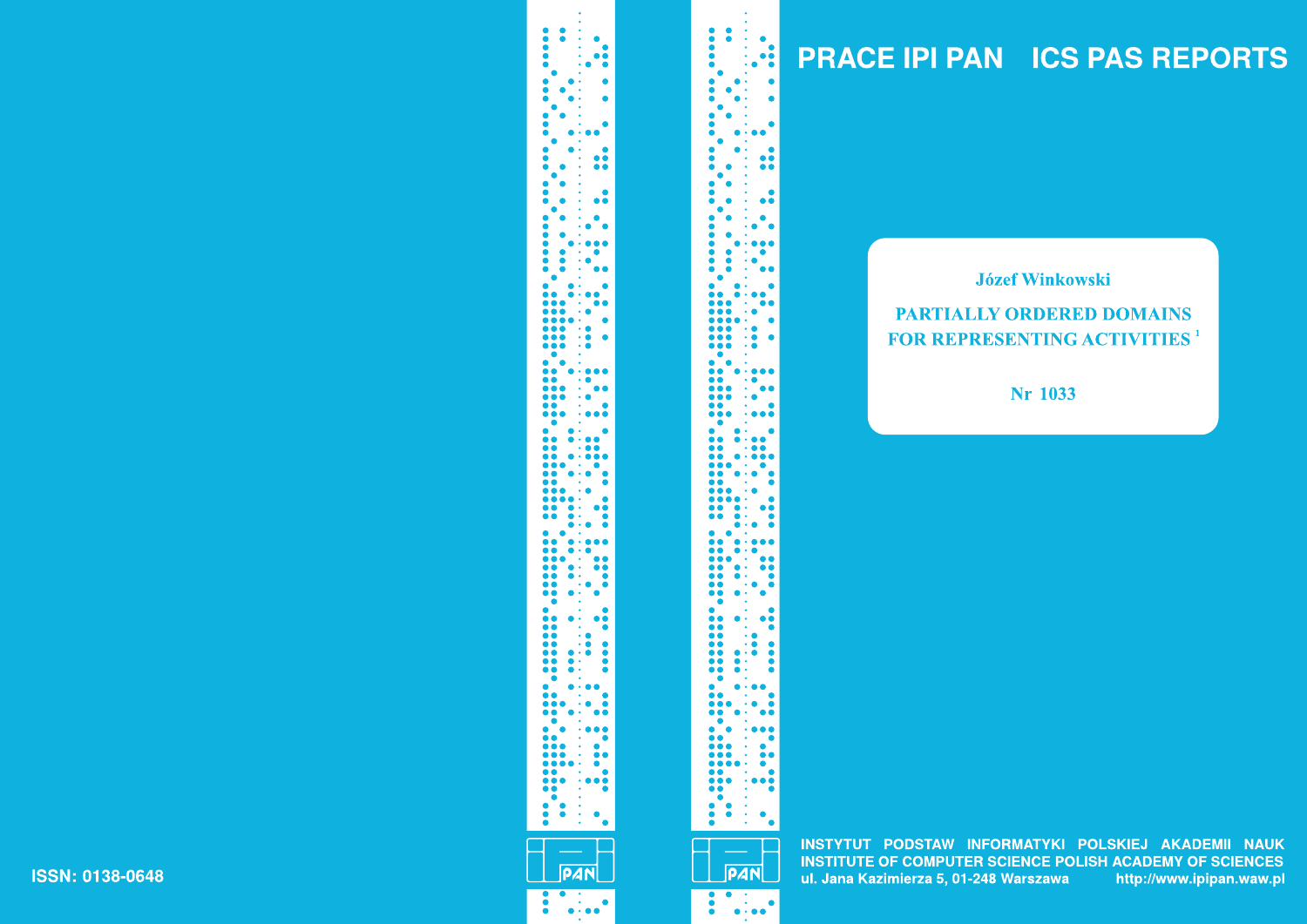Józef Winkowski

#### PARTIALLY ORDERED DOMAINS FOR REPRESENTING ACTIVITIES<sup>1</sup>

Nr 1033

Warsaw, October 2015

 $^{1}\mathrm{Report}$  Nr 1033 of the Institute of Computer Science of the Polish Academy of Sciences. The work has been supported by the Institute of Computer Science of the Polish Academy of Sciences.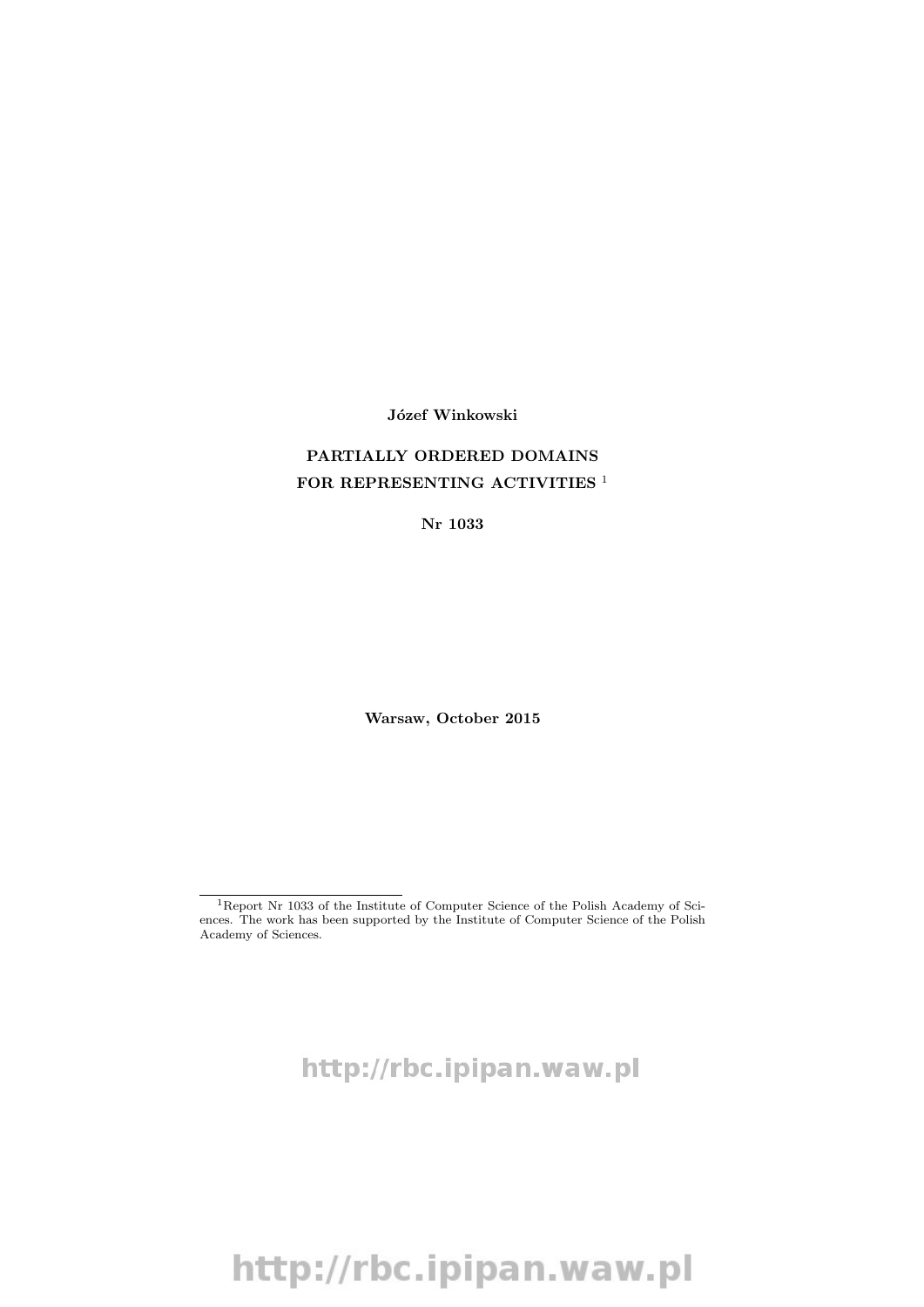Abstract: The paper describes structures which can be used to represent activities of broad class. The concept of event structure is generalized to represent activities which may be discrete, continuous, or of mixed nature. Configuration structures of the more general event structures are used to define axiomatically configuration domains. Elements of such domains are abstract representants of runs of represented activities. The partial order of elements reflects how each run extends to longer runs. It is shown that configuration domains define event structures which can be interpreted as interactions of sets of objects.

Keywords: Activity, run, event, causal dependency relation, conflict relation, event structure, configuration, configuration structure, partially ordered set, directed complete partially ordered set, configuration domain, transition, region.

#### CZĘŚCIOWO UPORZĄDKOWANE DZIEDZINY DO REPREZENTOWANIA DZIAŁALNOŚCI

Streszczenie: Praca opisuje struktury, których można użyć do reprezentowania szeroko rozumianych działalności. Uogólnia struktury zdarzeń tak, by mogły reprezentować działalności dyskretne, ciągle i mieszanej natury. Konfiguracje tak uogólnionych struktur zdarzeń zostały użyte do aksjomatycznej definicji dziedzin konfiguracji. Elementy takich dziedzin są abstrakcyjnymi reprezentantami przebiegów reprezentowanych działalności. Pokazano, że dziedziny konfiguracji definiują struktury zdarzeń, które można interpretować jako współdziałania pewnych zbiorów obiektów.

Słowa kluczowe: Działalność, przebieg, zdarzenie, relacja zależności przyczynowej, relacja konfliktu, struktura zdarzeń, konfiguracja, struktura konfiguracji, zbiór częściowo uporządkowany, skierowany zupełny zbiór częściowo uporządkowany, dziedzina konfiguracji, tranzycja, region.

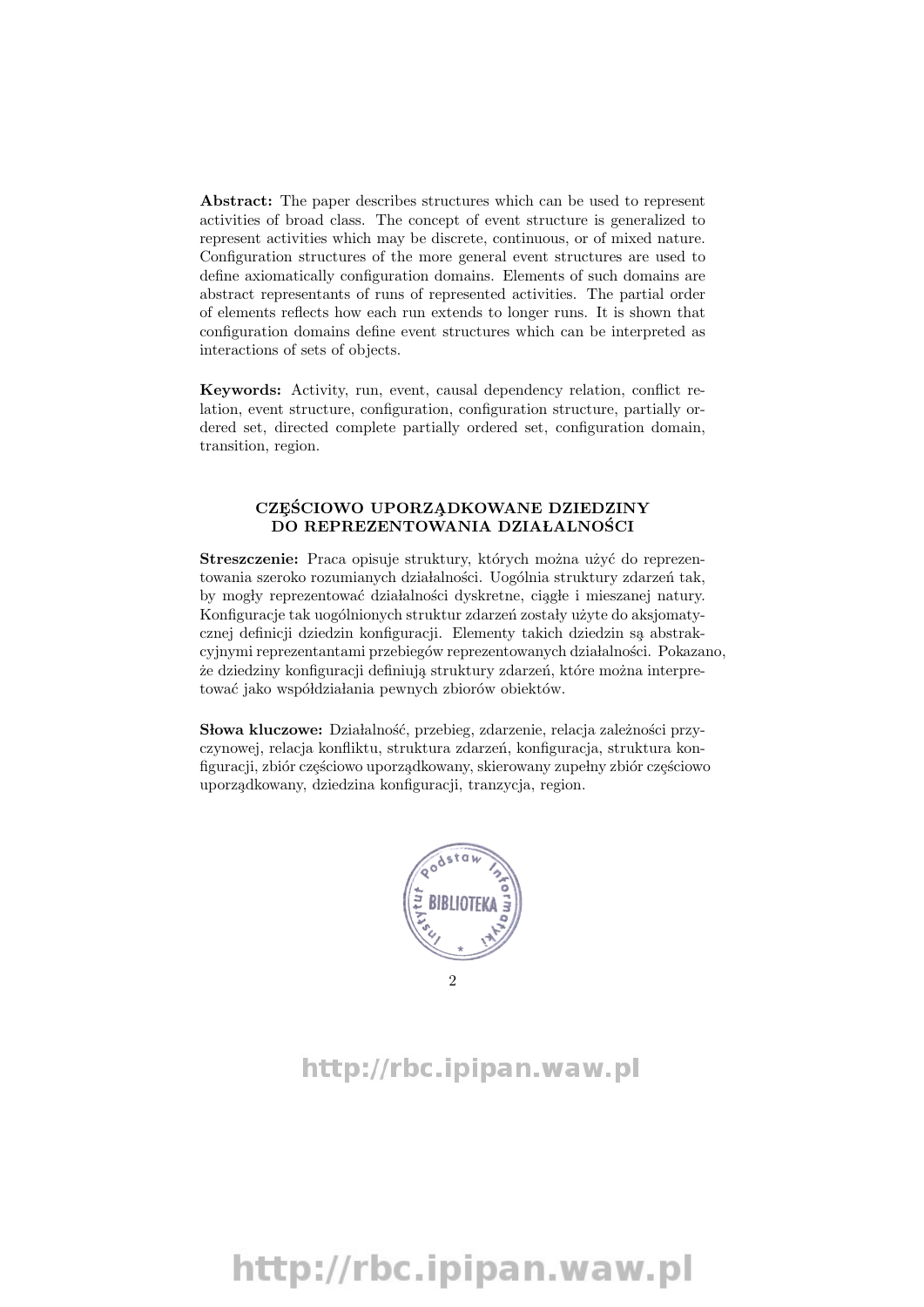#### 1 Introduction

The aim of the paper is twofold.

First, the concept of event structure such as in [6] is generalized in order to represent and relate activities that may be arbitrary combination of discrete and continuous behaviour (cf. [4]). Second, configuration structures of generalized event structures similar to those in [3] are used to define axiomatically a broad class of partially ordered sets of abstract elements which may represent runs of activities, to represent the partially ordered sets thus defined as generalized event structures, and to describe the properties of the respective structures.

Activities which consist of indivisible events can be described by specifying what events may occur, how each event depends on the events which occurred earlier, and how the events exclude each other in a run of the represented activity. The corresponding model is an *event structure*  $\mathbf{E} =$  $(E, \leq, \, \natural)$  consisting of a set E of events, a partial order  $\leq$  on E, the *causal* dependency relation, and an irreflexive and symmetric relation  $\ \ \downarrow$  on E, the conflict relation, such that: (1) the relations  $\leq$  and  $\natural$  are mutually exclusive, (2) every set  $e^{\downarrow} = \{e' : e' \leq e\}$  is finite, and (3) for every  $e, e', e'' \in E$  if  $e \leq e'$  then the conflict  $e' \not\vdash e''$  is *inherited* from the conflict  $e \not\vdash e''$  in the sense that  $e \nmid e''$  implies  $e' \nmid e''$ . If two events are not causally dependent nor in conflict then they are said to be concurrent.

Partial and full runs of the activity represented by an event structure  $\mathbf{E} = (E, \leq, \, \natural)$  are represented by *configurations* of **E** where a configuration is a downwards-closed conflict-free subset x of  $E$ , i.e., a subset of  $E$  such that: (1) whenever  $e \in x$  and  $e' \leq e$  then  $e' \in x$ , and (2) for every  $e, e' \in x$ , it is not the case that  $e \nmid e'$ . The set  $C_{\mathbf{E}}$  of configurations of **E**, partially ordered by inclusion, is a partially ordered set (a *poset*)  $C_{\mathbf{E}}$ . It is known (see [6]) that the poset  $\mathbf{C}_{\mathbf{E}} = (C_{\mathbf{E}}, \subseteq)$ , called a *configuration structure*, is *coherent* (i.e. every  $X \subseteq C_{\mathbf{E}}$  in which every pair of elements have an upper bound in  $C_{\mathbf{E}}$  has the least upper bound  $\bigcup X$  in  $C_{\mathbf{E}}$ ), that it is a prime algebraic domain (i.e. every  $c \in C_{\mathbf{E}}$  is the least upper bound of the set of those  $d \subseteq c$  which are *complete prime* in the sense that  $d \subseteq \bigcup X$  implies  $d \subseteq x$  for some  $x \in X$  for any set X for which  $\bigcup X$  exists), and that it is finitary (i.e. its every complete prime is finite). Moreover,  $d \in C_{\mathbf{E}}$  is a complete prime iff  $d = \{e \in E : e \leq d\}$  and  $e \nmid e'$  iff there is no  $d \in C_{\mathbf{E}}$  that contains  $e$  and  $e'$ .

Usually, events of an event structure are considered to represent actions. However, nothing prevents from considering them as situations and from dropping the requirement of finitely many predecessors of each event.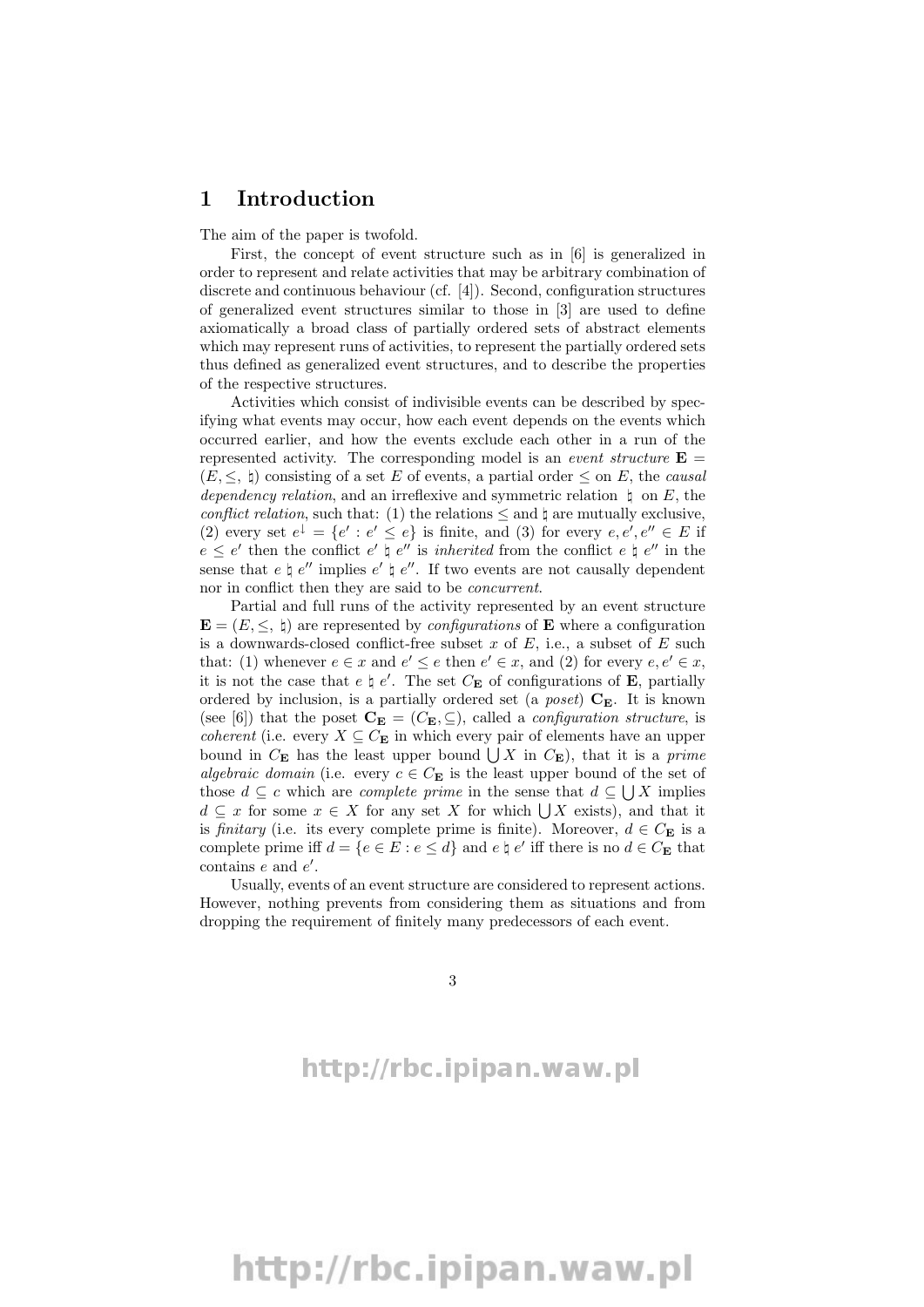**1.1. Example.** Consider two independent objects v and w where the state of  $v$  at every moment  $t$  of the local time of  $v$  is represented by a number  $g(t) \in [0,\infty)$  and the state of w at every moment s of the local time of w is represented by a number  $h(s) \in [0, \infty)$ .

Let F be the set of initial segments of functions  $f : [0, \infty) \to [0, \infty)$ where an initial segment of  $f$  is the restriction of  $f$  to an initial segment of its domain including the empty segment. For every function  $f \in F$ , let  $f^{\downarrow}$  denote the set of initial segments of f. Let  $\mathbf{E}_1 = (E_1, \leq_1, \mathbf{t}_1)$  consist of the set  $E_1 = \{v\} \times F \cup \{w\} \times F$ , of the least partial order  $\leq_1$  such that  $(v, g) \leq_1 (v, g')$  iff g is an initial segment of g' and  $(w, h) \leq_1 (w, h')$  iff h is an initial segment of h', and of the relation  $\natural_1$  that relates incomparable  $(v, g)$ and  $(v, g')$  and incomparable  $(w, h)$  and  $(w, h')$ . Then  $\mathbf{E}_1$  can be regarded as an event structure even though its may have elements with infinitely many predecessors, and the sets  $c_0 = \emptyset$ ,  $c_1 = \{v\} \times g^{\downarrow}$ ,  $c_2 = \{w\} \times h^{\downarrow}$ ,  $c = \{v\} \times g^{\downarrow} \cup \{w\} \times h^{\downarrow}$  with  $g, h \in F$  can be regarded as configurations of  $\mathbf{E}_1$ .  $\sharp$ 

Consequently, every event structure  $\mathbf{E} = (E, \leq, \natural)$  considered in this paper is supposed to consist of a set E of events, a partial order  $\leq$  on E, the *causal dependency relation*, and an irreflexive and symmetric relation  $\,\natural\,$ on E, the *conflict relation*, such that: (1) the relations  $\leq$  and  $\sharp$  are mutually exclusive, and (2) for every  $e, e', e'' \in E$  if  $e \leq e'$  then the conflict  $e' \not\vdash e''$  is inherited from the conflict  $e \nmid e''$  in the sense that  $e \nmid e''$  implies  $e' \nmid e''$ .

Configurations and related notions are defined as for standard event structures. If  $(c, c')$  is a pair of configurations such that  $c \subseteq c'$  then it represents a *transition*  $c \to c'$  from c to c'. Independence of transitions  $t \to x$  and  $t \to y$  is represented by the fact that the diagram  $(x \leftarrow t \rightarrow$  $y, x \rightarrow z \leftarrow y$  is a *diamond* in the sense that t is the greatest lower bound of x and y and z is the least upper bound of x and y.

It is clear that configuration structures of the more general event structures need not to be finitary. However, their remaining properties are the same as the properties of configuration structures of standard event structures. Moreover, every such a structure  $C = (C, \rightarrow)$  enjoys the following properties:

- (A1) C is a directed complete poset,
- $(A2)$  every nonempty subset X of C has the greatest lower bound,
- (A3) for every diagram  $(x \leftarrow t \rightarrow y, x \rightarrow z \leftarrow y)$  there exists a unique diamond  $(x \leftarrow t' \rightarrow y, x \rightarrow z' \leftarrow y)$  such that  $t \rightarrow t'$  and  $z' \rightarrow z$ ,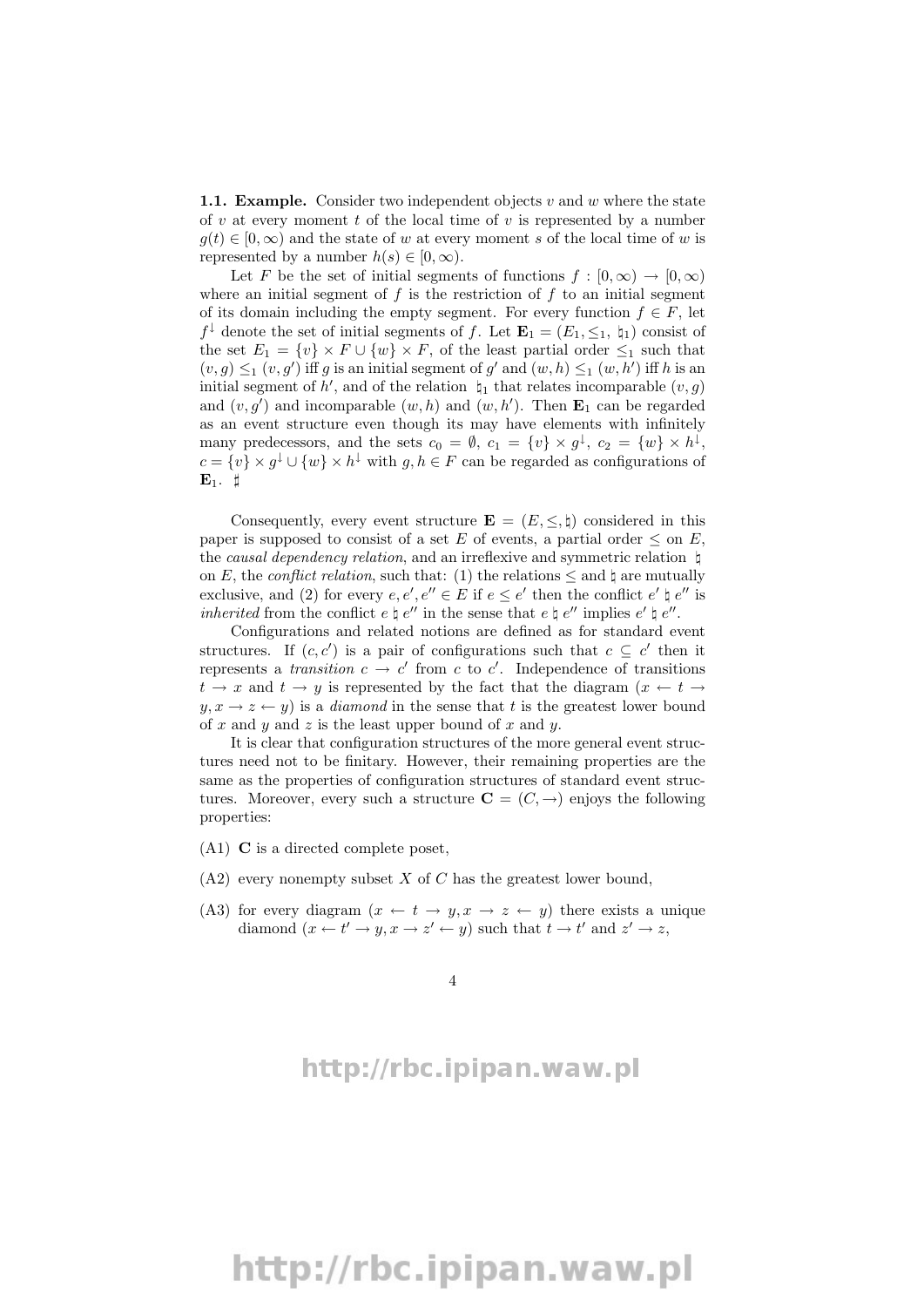- (A4) for every diamond  $(x \leftarrow t \rightarrow y, x \rightarrow z \leftarrow y)$  with  $x \rightarrow c$  or  $y \rightarrow c$  there exists c' such that  $c \to c'$  and  $z \to c'$ ,
- (A5) if  $x \to z' \to z$  and  $(x \leftarrow t \to y, x \to z \leftarrow y)$  is a diamond then there exists t' such that  $t \to t' \to y$  and  $(x \leftarrow t \to t', x \to z \leftarrow t')$  and  $(z' \leftarrow t' \rightarrow y, z' \rightarrow z \leftarrow y)$  are diamonds,
- (A6) if  $t \to t' \to y$  and  $(x \leftarrow t \to y, x \to z \leftarrow y)$  is a diamond then there exists z' such that  $x \to z' \to z$  and  $(x \leftarrow t \to t', x \to z \leftarrow t')$  and  $(z' \leftarrow t' \rightarrow y, z' \rightarrow z \leftarrow y)$  are diamonds.  $\sharp$

The properties  $(A1)$  -  $(A3)$  follow from the properties of event structures and from the definition of configurations. The property (A4) follows from the fact that events in conflict relation have no common upper bound. For (A5) it suffices to define  $t'$  as the greatest lower bound of  $z'$  and  $y$  and notice that a configuration structure is a subset of the distributive lattice of subsets of a set. Similarly, for  $(A6)$  it suffices to define  $z'$  as the least upper bound of  $t'$  and  $x$ .

In this paper we are interested in representing activities not only with the aid of the more general event structures and their configuration structures, but rather with the aid of arbitrary posets that enjoy only the relatively weak properties (A1) - (A6).

**1.2. Example.**  $\perp \rightarrow a, b, c \rightarrow \top$  is a poset that enjoys the properties (A1)  $- (A6)$ , but it is not an algebraic domain because  $\top$  cannot be represented as the least upper bound of complete primes. Indeed, none of the elements  $a, b, c$  is a complete prime since it is dominated by the least upper bound of the remaining two elements and it is not dominated by any of them.  $\sharp$ 

Posets which enjoy the properties  $(A1)$  -  $(A6)$  will be called configuration domains. It will be shown that every configuration domain defines a generalized event structure.

#### 2 Configuration domains

The posets that are supposed to represent activities are defined as follows.

2.1. Definition. A *configuration domain* is a nonempty partially ordered set  $\mathbf{C} = (C, \rightarrow)$  consisting of a set C of elements called *configurations* and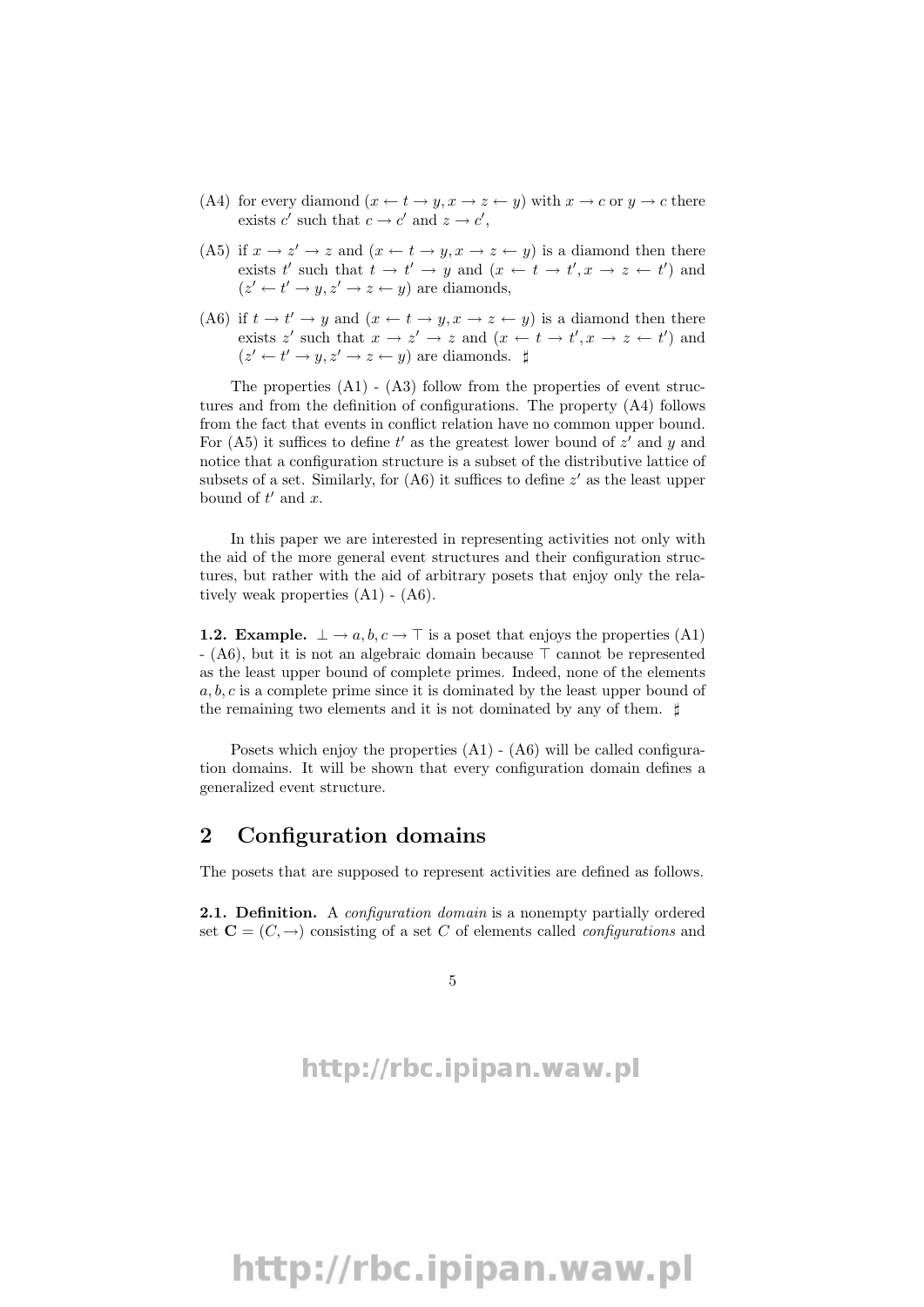of a partial order  $\rightarrow$  in this set such that **C** enjoys the properties (A1) - $($ A6 $)$ .  $\sharp$ 

As in the case of configuration structures of event structures, elements of C are again supposed to represent runs of the represented activities. Ordered pairs of elements c and c' such that  $c \to c'$  are called transitions.

Diagrams  $(x \leftarrow t \rightarrow y, x \rightarrow z \leftarrow y)$  such that t is the greatest lower bound of x and y and z is the least upper bound of x and y are called diamonds. Given a diamond  $D = (x \leftarrow t \rightarrow y, x \rightarrow z \leftarrow y)$ , elements t, x, y, z are called nodes of D and transitions  $t \to x$ ,  $t \to y$ ,  $x \to z$ ,  $y \to z$ are called sides of D.

**2.2. Example.** Let  $\mathbf{E}_1 = (E_1, \leq_1, \mathbf{t}_1)$  be the event structure in example 1.1. The corresponding configuration domain is the partially ordered set  $C_1 = (C_1, \rightarrow_1)$  where  $C_1$  is the set of configurations of  $E_1$  and  $\rightarrow_1$  is the inclusion. Every diagram  $(c \leftarrow_1 c \cap c' \rightarrow_1 c', c \rightarrow_1 c \cup c' \leftarrow_1 c')$  is a diamond in  $\mathbf{C}_1$ . In particular, the configurations  $c_0 = \emptyset$ ,  $c_1 = \{v\} \times g^{\downarrow}$ ,  $c_2 = \{w\} \times h^{\downarrow}$ ,  $c = \{v\} \times g^{\downarrow} \cup \{w\} \times h^{\downarrow}$  with  $g, h \in F$  are elements of  $C_1$  and the diagram  $(c_1 \leftarrow_1 c_0 \rightarrow_1 c_2, c_1 \rightarrow_1 c \leftarrow_1 c_2)$  is a diamond.  $\sharp$ 

**2.3. Example.** The poset in example 1.2 is a configuration domain  $\mathbb{C}_2$ .  $\sharp$ 

The following propositions follow from the definition.

2.4. Proposition. C has the least element  $\perp$ .  $\sharp$ 

**2.5. Proposition.** Every  $c \in C$  has an upper bound which is a maximal element of  $C. \; \sharp$ 

**2.6. Proposition.** For every  $c \in C$  the restriction of **C** to the set  $c^{\downarrow}$  =  ${d \in C : d \to c}$  is a configuration domain (written also as  $c^{\downarrow}$ ).  $\sharp$ 

#### 3 Independence and equivalence of transitions

The concept of a diamond can be used to define independence and equivalence of transitions. of a configuration domain.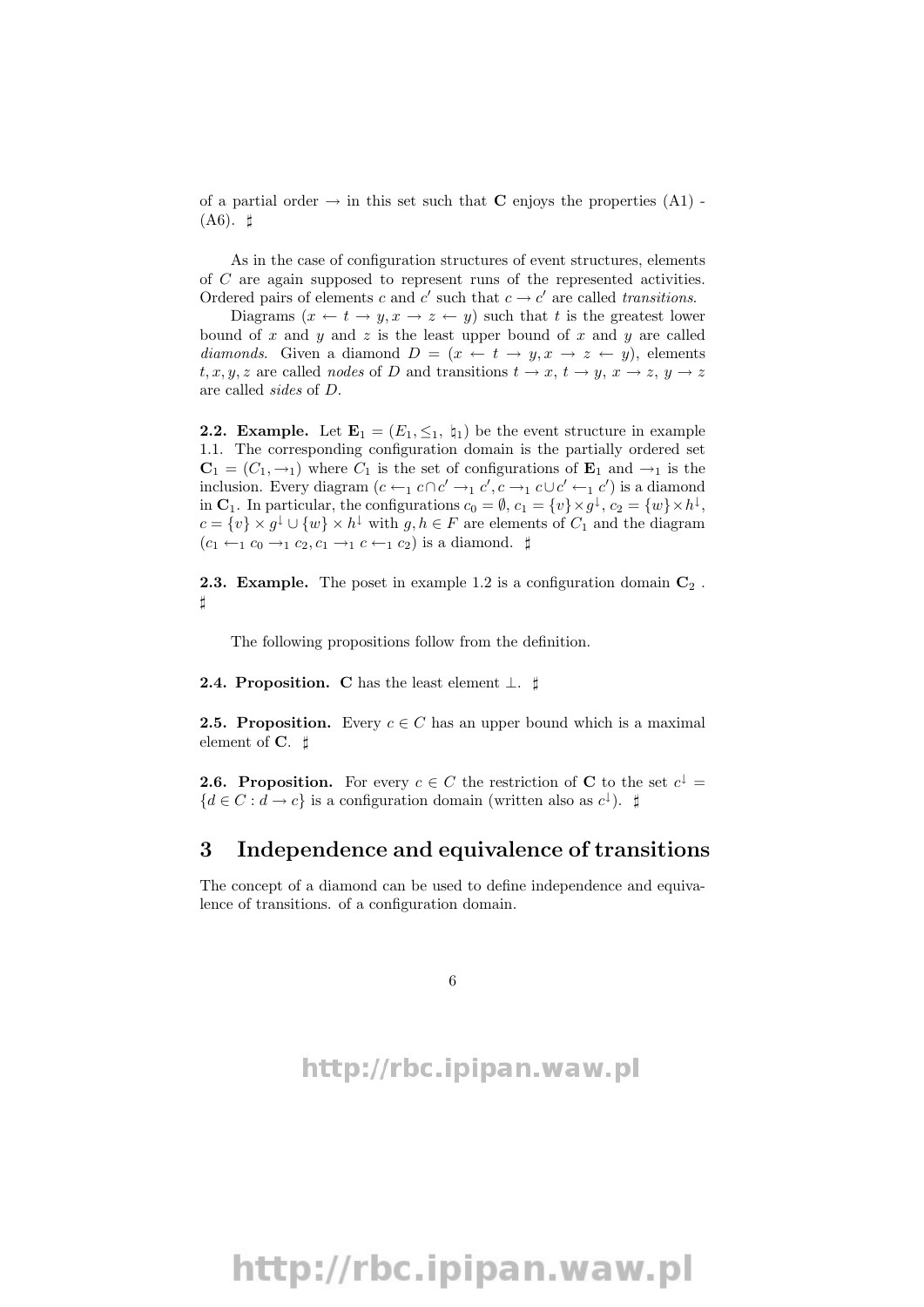**3.1. Definition.** If  $(v \leftarrow u \rightarrow w, v \rightarrow u' \leftarrow w)$  is a diamond in a configuration domain  $\mathbf{C} = (C, \rightarrow)$  then the transitions  $u \rightarrow v$  and  $u \rightarrow w$ are said to be *parallel independent*, and the transitions  $u \to v$  and  $v \to u'$ , as well as the transitions  $u \to w$  and  $w \to u'$ , are said to be *sequential* independent (cf. [2]).  $\sharp$ 

**3.2.** Example. For the configuration domain  $C_1$  in example 2.2 and its configurations  $c_0 = \emptyset$ ,  $c_1 = \{v\} \times g^{\downarrow}$ ,  $c_2 = \{w\} \times h^{\downarrow}$ ,  $c = \{v\} \times g^{\downarrow} \cup \{w\} \times h^{\downarrow}$ , the transitions  $c_0 \rightarrow c_1$  and  $c_0 \rightarrow c_2$  are parallel independent, and the transitions  $c_0 \rightarrow_1 v$  and  $c_1 \rightarrow_2 c$  are sequential independent.  $\sharp$ 

**3.3. Definition.** By the *natural equivalence* of transitions of a configuration domain  $\mathbf{C} = (C, \rightarrow)$  we mean the least equivalence relation  $\equiv$  between transitions such that  $u \to v \equiv w \to u'$  whenever in this configuration domain there exists a diamond  $(v \leftarrow u \rightarrow w, v \rightarrow u' \leftarrow w)$ .  $\sharp$ 

**3.4. Examples.** Consider the configuration domain  $C_1$  in example 2.2. In this domain the transitions  $c_0 \rightarrow c_1$  and  $c_2 \rightarrow c$  are equivalent, and the transitions  $c_0 \rightarrow c_2$  and  $c_1 \rightarrow c$  are equivalent.  $\sharp$ 

#### 4 Regions of configuration domains

The existence in configuration domains of the natural equivalence of transitions makes it possible to adapt and exploit the concept of a region similar to that introduced in [1].

4.1. Definition. By a region of a configuration domain  $\mathbf{C} = (C, \rightarrow)$  we mean a nonempty subset r of the set of elements of  $C$  such that:

 $u \in r$  and  $v \notin r$  and  $w \to u' \equiv u \to v$  implies  $w \in r$  and  $u' \notin r$ ,  $u \notin r$  and  $v \in r$  and  $w \to u' \equiv u \to v$  implies  $w \notin r$  and  $u' \in r$ .  $\sharp$ 

4.2. Example. Given a function  $f : [0, \infty) \to [0, \infty)$  and some  $t \in$  $[0, \infty) \cup {\infty}$ , let  $f_t$  with  $t \in [0, \infty)$  denote the restriction of f to the interval [0, t] and let  $f_{\infty}$  denote f. In the configuration domain  $C_1$  in example 2.2 every set  $c = \{v\} \times g^{\downarrow} \cup \{w\} \times h^{\downarrow}$ , is a configuration, the sets  $p(g,t) = \{v\} \times g_t^{\downarrow} \cup \{w\} \times F$  and  $q(h,s) = \{v\} \times F \cup \{w\} \times h_s^{\downarrow}$  are minimal regions.  $\sharp$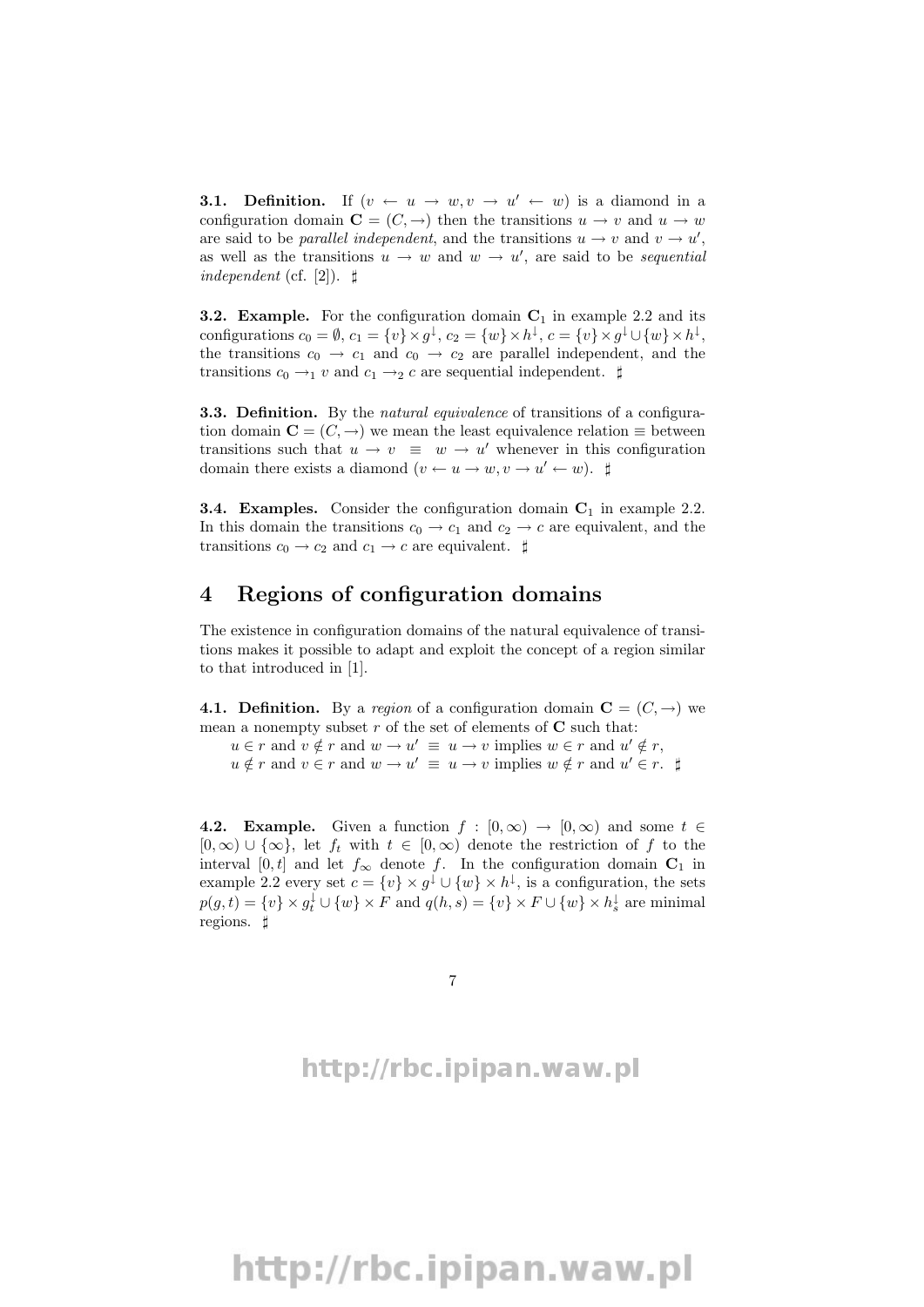**4.3. Example.** In the configuration domain  $C_2$  in example 2.3 the sets  ${\{\bot, a\}, \{b, \top\}, \{\bot, b\}, \{a, \top\}, \{\bot, a\}, \{c, \top\}, \{\bot, c\}, \{a, \top\}, \{\bot, b\}, \{c, \top\},\$  $\{\perp, c\}, \{b, \perp\}$  are minimal regions.  $\sharp$ 

From the definition of a region we obtain the following propositions.

**4.4. Proposition.** If  $C = (C, \rightarrow)$  is a configuration domain, r is a region of **C**, and  $(v \leftarrow u \rightarrow w, v \rightarrow u' \leftarrow w)$  is a diamond in **C**, then  $v \in r$  implies that  $u \in r$  or  $u' \in r$ .  $\sharp$ 

4.5. Proposition. The set of all configurations of C is a region of C.  $\sharp$ 

**4.6. Proposition.** If p and q are disjoint regions of C then  $p \cup q$  is a region of  $C. \; \sharp$ 

**4.7. Proposition.** If p and q are different regions of C such that  $p \subseteq q$ then  $q - p$  is a region of C.  $\sharp$ 

Given a chain  $(r_i : i \in I)$  of regions with  $r = \bigcap (r_i : i \in I)$  and a transition  $c \to d$  such that  $c \in r$  and  $d \notin r$ , there exists  $i_0 \in I$  such that  $c \in r_i$  and  $d \notin r_i$  for  $i > i_0$ . Consequently, for every transition  $c' \to d'$ such that  $c' \to d' \equiv c \to d$  we have  $c \in r_i$  and  $d \notin r_i$  for  $i > i_0$ , and thus  $c \in r$  and  $d \notin r$ . Similarly, for  $c \to d$  such that  $c \notin r$  and  $d \in r$  and for  $c' \rightarrow d' \equiv c \rightarrow d$ . So, r is a region. Hence, taking into account Kuratowski - Zorn Lemma, we obtain the following results.

4.8. Proposition. Every region of C contains a minimal region.  $\sharp$ 

4.9. Proposition. Every configuration of C belongs to a minimal region. ]

4.10. Proposition. If a configuration s of C does not belong to a region r then there exists a minimal region r' such that  $r \cap r' = \emptyset$  and  $s \in r'$ .

4.11. Proposition. Every region of C can be represented as a disjoint union of minimal regions.  $\sharp$ 

**Proof.** Let r be a region of C that contains a minimal region  $m$  of C. Then

8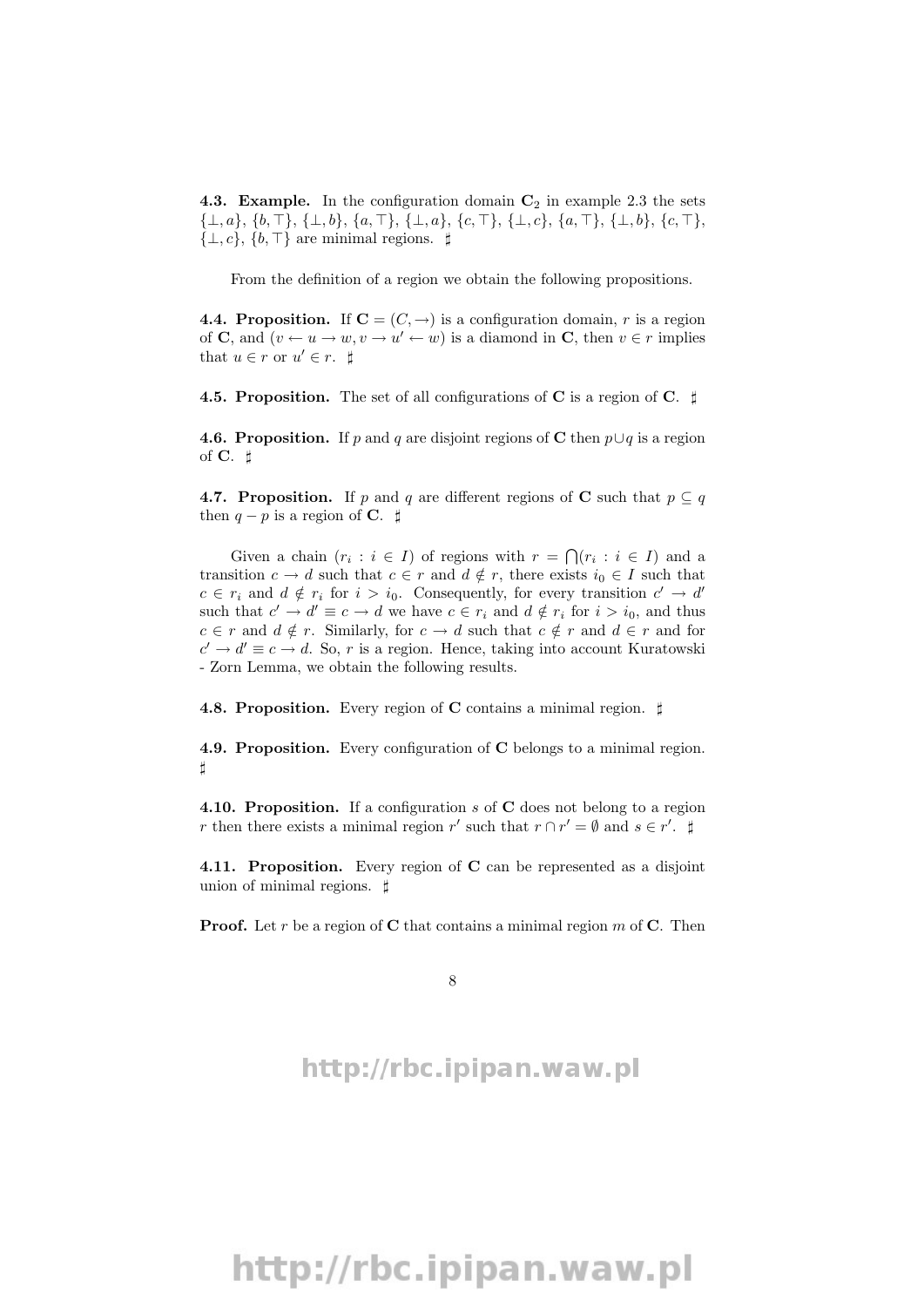every minimal region n of  $r - m$  is a minimal region of C. Indeed, it cannot contain an element of  $m$  since then  $m$  could not be minimal. On the other hand, it cannot contain an element of  $(r - m) - n$  since then m could be minimal.  $\sharp$ 

**4.12. Example.** In the configuration domain  $C_1$  in example 2.2 we have the following decompositions of the set of configurations into disjoint union of minimal regions:  $V = \{p(q, t) : t \in [0, \infty) \cup \{\infty\}, q : [0, \infty) \to [0, \infty)\}\$ and  $W = \{q(h, s) : s \in [0, \infty) \cup \{\infty\}, h : [0, \infty) \to [0, \infty)\}.$ 

4.13. Example. In the configuration domain  $C_2$  in example 2.3 we have the following decompositions of the set of configurations into disjoint union of minimal regions:  $x = \{\{\bot, a\}, \{b, \top\}\}, y = \{\{\bot, a\}, \{c, \top\}\},\$  $z = \{\{\perp, b\}, \{a, \perp\}\}\$ ,  $t = \{\{\perp, b\}, \{c, \perp\}\}\$ ,  $u = \{\{\perp, c\}, \{a, \perp\}\}\$  $v = \{\{\bot, c\}, \{b, \top\}\}\$ .  $\sharp$ 

**4.14. Proposition.** For every element c of C and for every region r of C the subset  $r|c = \{d \in r : d \to c\}$  of r is either empty or it is a region of  $c^{\downarrow}$ .  $^{\sharp}$ 

A proof follows from the fact that every diamond in  $c^{\downarrow}$  is a diamond in C.

4.15. Example. For the configuration domain  $C_1$  in example 2.2, its region  $p(g, t) = \{v\} \times g_t^{\downarrow} \cup \{w\} \times F$ , and its element  $c = \{v\} \times g^{\downarrow} \cup \{w\} \times h^{\downarrow}$ we have  $p(g, t) | c = \{v\} \times g_t^{\downarrow} \cup \{w\} \times h^{\downarrow}$ ,  $q(h, s) | c = \{v\} \times g^{\downarrow} \cup \{w\} \times h_s^{\downarrow}$ ,  $V | c = {p(g, t) | c : t \in [0, \infty) \cup {\infty}, g : [0, \infty) \to [0, \infty)},$  $W|c = \{q(h, s)|c : s \in [0, \infty) \cup \{\infty\}, h : [0, \infty) \to [0, \infty)\}.$ 

If c is a maximal element of  $C$  then due to  $(A4)$  every diamond with a side in  $c^{\downarrow}$  is a diamond in  $c^{\downarrow}$ . Consequently, the maximal elements of **C** enjoy the following property.

**4.16. Proposition.** For every maximal element  $c$  of  $C$  and for every minimal region r of C the subset  $r|c = \{d \in r : d \to c\}$  of r is either empty or it is a minimal region of  $c^{\downarrow}$ .  $\sharp$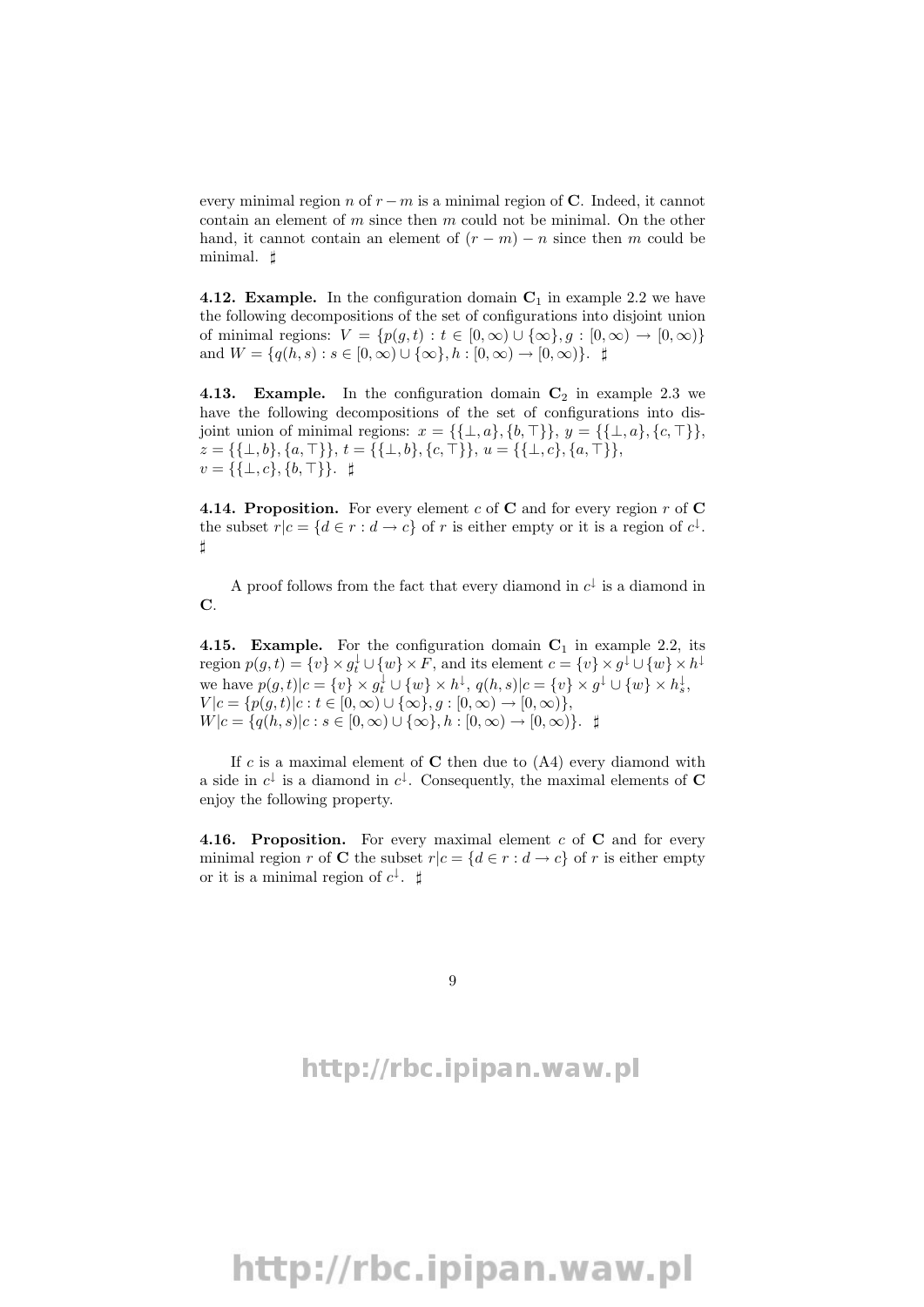Note that if c is not a maximal element of  $C$  then the existence in  $C$ of a diamond with a side in  $c^{\downarrow}$  does not necessarily implies the existence of such a diamond in  $c^{\downarrow}$ . Consequently,  $r|c$  need not be a minimal region of  $c^{\downarrow}$ even though the region  $r$  is a minimal region of  $\mathbf C$ .

#### 5 Configuration domains as event structures

Given a configuration domain  $\mathbf{C} = (C, \rightarrow)$ , we can assign to C an event structure

 $\mathbf{E_C} = (E_C, \leq_C, \, \natural_C)$ . To this end we introduce a partial order  $\preceq$  on the set of minimal regions of  $C$  and we define  $E_C$  as follows.

Let  $R_{\rm C}$  denote the set of minimal regions of C. Let  $D_{\rm C}$  denote the set of decompositions of the set of elements of  $E_{\rm C}$  into disjoint unions of minimal regions, every decomposition defined as a set  $d$  of mutually disjoint minimal regions from  $R_{\mathbf{C}}$  such that  $\bigcup d = C$ .

The underlying set  $E_{\mathbf{C}}$  of  $\mathbf{E}_{\mathbf{C}}$  is defined as the set of pairs  $(d, r)$  consisting of a decomposition  $d \in D_{\mathbf{C}}$  and of a minimal region  $r \in d$ .

The partial order  $\leq_C$  is defined as the least partial order such that  $(d, r) \leq_{\mathbf{C}} (d', r')$  if  $r \preceq r'$  and  $r \neq r'$  or if  $d = d'$  and  $r = r'$ .

The conflict relation  $\sharp_{\mathbf{C}}$  is defined by assuming  $(d, r) \sharp_{\mathbf{C}} (d', r')$  iff there is no  $c \in C$  such that  $r|c$  and  $r'|c$  are minimal regions in  $c^{\downarrow}$ .

Now we are going to prove that  $\mathbf{E}_{\mathbf{C}}$  is indeed an event structure.

The partial order  $\preceq$  between minimal regions of C can be introduced as follows.

**5.1. Definition.** Given  $x, y \in R_{\mathbb{C}}$ , we write  $x \preceq y$  iff for every  $v \in y$  there exists  $u \in x$  such that  $u \to v$ , for every  $u \in x$  there exists  $v \in y$  such that  $u \rightarrow v$ , and the following conditions are satisfied:

- (1)  $t \in x$  iff  $w \in y$ , for every diamond  $(u \leftarrow t \rightarrow w, u \rightarrow v \leftarrow w)$  with  $u \in x$  and  $v \in y$ ,
- (2)  $t' \in x$  iff  $w' \in y$ , for every diamond  $(t' \leftarrow u \rightarrow v, t' \rightarrow w' \leftarrow v)$  with  $u \in x$  and  $v \in y$ .  $\sharp$

#### **5.2. Proposition.** The relation  $\preceq$  is a partial order on  $R_{\rm C}$ .  $\sharp$

For a proof it suffices to notice that the relation  $\preceq$  follows the partial order in C.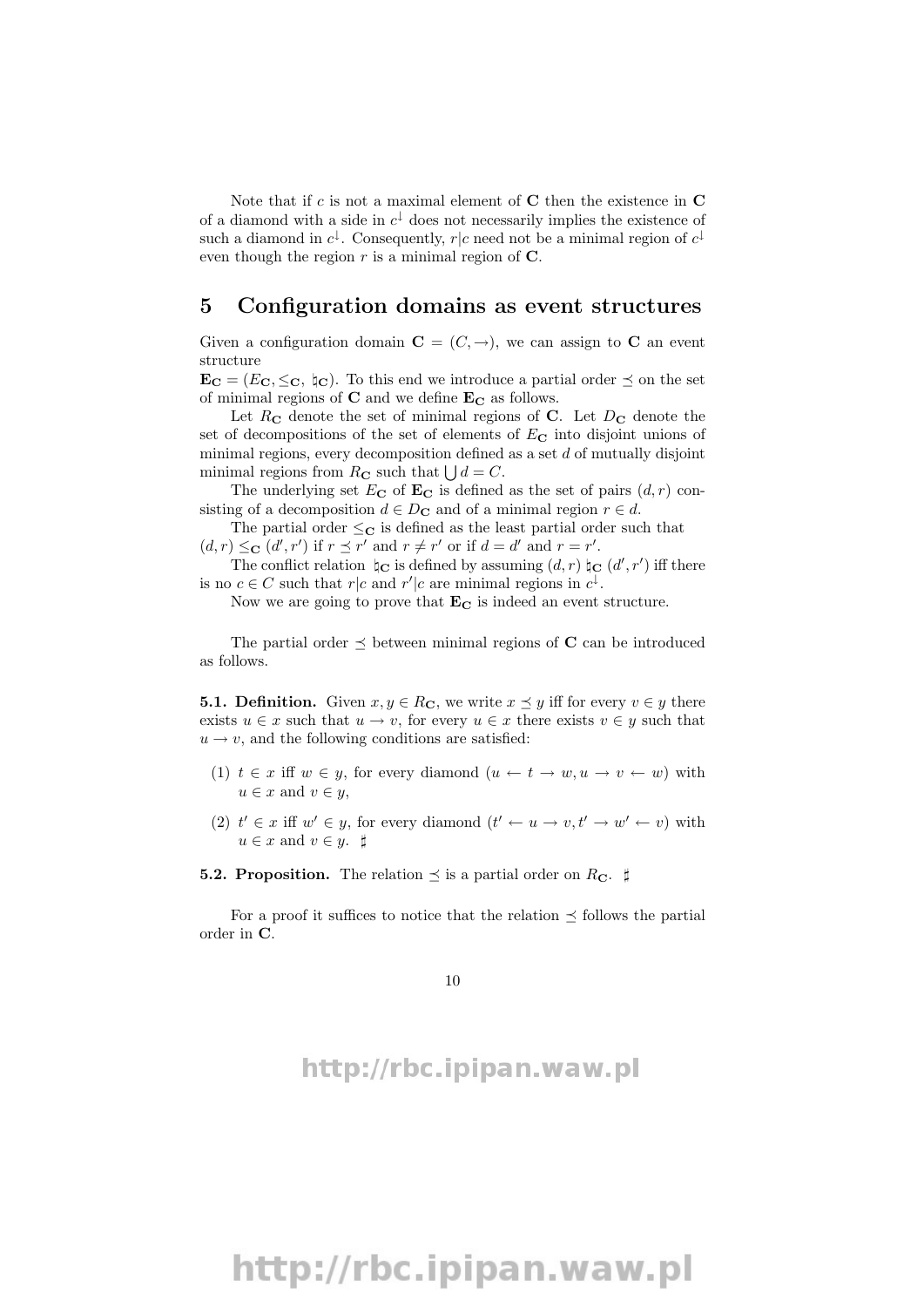The construction of the event structure  $\mathbf{E_C} = (E_C, \leq_C, \natural_C)$  is based on the following observations (cf. [5]).

First, the properties (A5) and (A6) imply an important property of minimal regions.

**5.3. Proposition.** Every minimal region  $r$  is *convex* in the sense that  $w \in r$  for every w such that  $u \to w \to v$  for some  $u \in r$  and  $v \in r$ .  $\sharp$ 

Second, minimal regions wich are not disjoint are incomparable with respect to the partial order  $\prec$ .

**5.4. Proposition.** If minimal regions  $x, y \in R_{\mathbb{C}}$  are not disjoint and different then neither  $x \preceq y$  nor  $y \preceq x$ .  $\sharp$ 

**Proof.** Suppose that x and y are different minimal regions of  $R_{\rm C}$  such that  $x \cap y \neq \emptyset$ . Then  $x - y$  and  $y - x$  are nonempty and there exist  $u \in x - y$ ,  $v \in y - x$ , and  $w, z \in x \cap y$  such that u and w are adjacent nodes of a diamond  $U$ ,  $z$  and  $v$  are adjacent nodes of a diamond  $V$ , and the nodes of the diamond  $W = (w \leftarrow w \land z \rightarrow z, w \rightarrow w \lor z \leftarrow z)$  are in  $x \cap y$ .

Consider the case in which  $w = u \vee u'$  for some u' not in x and  $z = v \wedge v'$ for some v' not in y. Then  $u' \in y, v' \in x$ , and the condition (1) is not satisfied for  $z \to v$  and the diamond  $(v \leftarrow z \to v', v \to v \lor v' \leftarrow v')$ . Consequently,  $x \preceq y$  does not hold.

Similarly, in the other possible cases we come to the conclusion that neither  $x \preceq y$  nor  $y \preceq x$ .  $\sharp$ 

Third, in some configuration domains all disjoint minimal regions are comparable with respect to the partial order  $\preceq$ .

**5.5. Proposition.** If every elements a and b of  $C$  have the least upper bound  $a \vee b$  and minimal regions  $x, y \in R_{\mathbf{C}}$  are disjoint then either  $x \preceq y$ or  $y \preceq x$ .  $\sharp$ 

**Proof.** It is impossible that u and v are incomparable for all  $u \in x$  and  $v \in y$  since one of the regions x or y contains  $u \vee v$  or  $u \vee v$ .

Suppose that  $u \to v$  for  $u \in x$  and  $v \in y$ . As x and y are disjoint and convex, it suffices to prove that every element of  $y$  has a predecessor in  $x$ . Consider  $w \in y$ . If  $v \to w$  then  $u \to w$ . If  $w \to v$  then  $u' \to w$  for  $u' = u \wedge w$ and by considering the diamond  $(u' \leftarrow u \rightarrow v, u' \rightarrow w \leftarrow v)$  we obtain that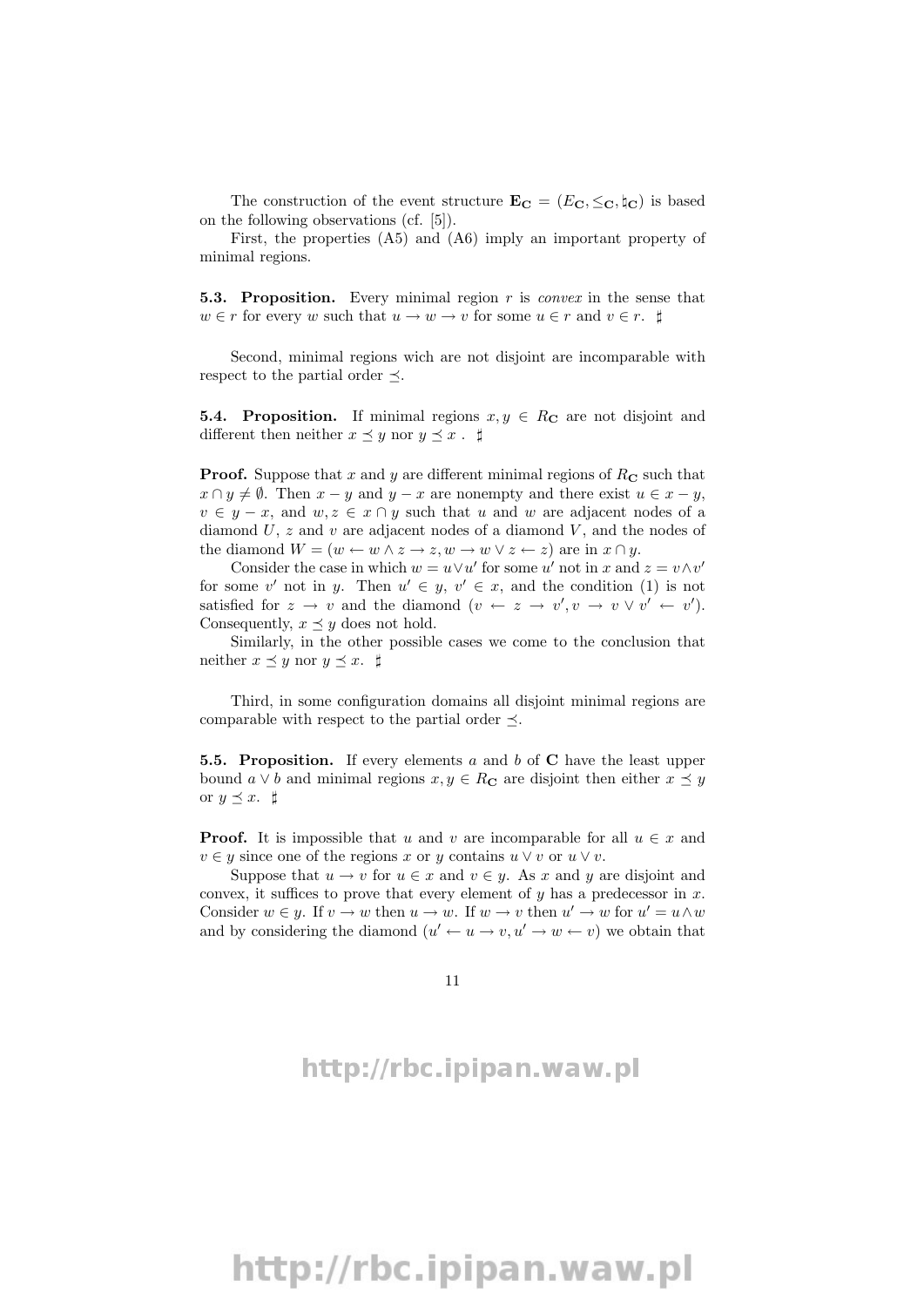$u' \in x$ . If w and v are incomparable then either  $v \wedge w \in y$  and we may replace w by  $v \wedge w$  and proceed as in the previous case, or  $v \vee w \in y$  and by considering the diamond  $(u' \leftarrow u \rightarrow w, u \rightarrow v \vee w \leftarrow w)$  we obtain that  $u' \to w$  for  $u' \in x$ . On the other hand,  $u \to v$  for  $u \in x$  and  $v \in y$  excludes  $v' \to u'$  for  $u' \in x$  and  $v' \in y$  since x and y are convex. Hence  $x \preceq y$ .

Similarly, in the case  $v \to u$  we obtain  $y \preceq x$ .  $\sharp$ 

One of the consequences of these observations is the following proposition.

**5.6. Proposition.** For every  $d \in D_{\mathbf{C}}$  the subset  $\{d\} \times \{r \in R_{\mathbf{C}} : r \in d\}$  of  $E_{\rm C}$  is a maximal chain.  $\sharp$ 

A proof follows from the fact that for every maximal  $c \in C$  the restrictions  $r|c$  of r from d form a decomposition of  $R_{c}$  into a disjoint union of minimal regions (see proposition 4.16).

**5.7. Proposition.** For every  $c \in \mathbb{C}$ , the subset  $X_c = \{(d, r) : E_{\mathbb{C}} : c \in r\}$ of  $E_{\text{C}}$  is a maximal conflict-free antichain of  $\text{E}_{\text{C}}$ .  $\sharp$ 

A proof follows from the fact that no minimal regions in  $X_c$  are disjoint and from the fact that c belongs to one minimal region of every decomposition  $d \in D_{\mathbf{C}}$ .

**5.8. Proposition.** If  $(d, r) \leq_C (d', r')$  then  $(d, r) \nightharpoonup_C (d', r')$  does not hold.  $^{\sharp}$ 

For a proof it suffices to take into account propositions 2.5 and 4.16 and notice that  $r|c$  and  $r'|c$  are minimal regions of  $c^{\downarrow}$  for a maximal c that contains the minimal region  $r|c$ .

These results can be summarized in the following theorem.

**5.9. Theorem.** Given a configuration domain  $C = (C, \rightarrow)$ , the system  $\mathbf{E_C} = (E_C, \leq_C, \, \natural_C)$  is an event structure with configurations  $X_c^{\downarrow} = \{(d, r)$ :  $(d, r) \leq_C (d', r')$  for some  $(d', r') \in X_c$  corresponding to maximal conflictfree antichains  $X_c = \{(d, r) : E_{\mathbf{C}} : c \in r\}$  of  $\mathbf{E}_{\mathbf{C}}$ , and with maximal chains  $\{d\} \times \{r \in R_{\mathbf{C}} : r \in d\}.$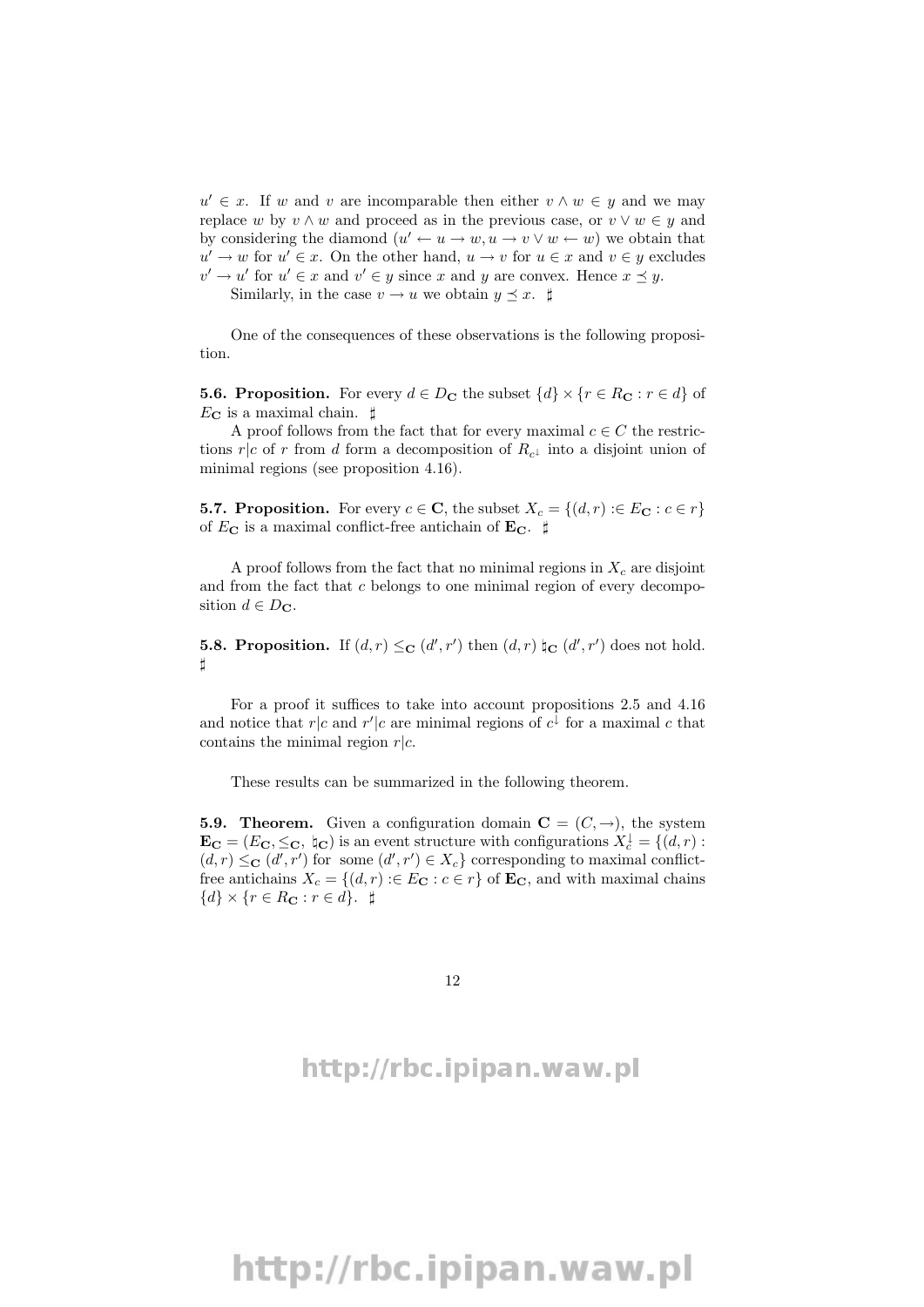Each decomposition  $d \in D_{\mathbf{C}}$  can be interpreted as an indivisible object. Each minimal region  $r \in d$  can be interpreted as an occurrence of this object. Consequently, the event structure  $\mathbf{E}_{\mathbf{C}}$  can be interpreted as an interaction of a set of indivisible objects.

**5.10. Example.** For the configuration domain  $C = C<sub>1</sub>$  in example 2.2 the structure  $\mathbf{E}_{\mathbf{C}}$  is isomorphic to the structure  $\mathbf{E}_1$  in example 1.1 with the isomorphism i such that  $i(v, g_t) = (V, p(g, t))$  with  $g_t = g|[0, t]$  for  $g:[0,\infty) \to [0,\infty)$  and  $i(w, h_s) = (W, q(h, s))$  with  $h_s = h|[0,s]$  for h:  $[0, \infty) \rightarrow [0, \infty)$ .  $\sharp$ 

**5.11. Example.** For the configuration domain  $C = C_2$  in example 2.3 the structure  $\mathbf{E_C}$  consists of independent chains  $(x, {\{\perp}, a\}) \leq_C (x, {b, \top}\}),$  $(y, \{\{\perp, a\}) \leq_{\mathbf{C}} (y, \{c, \top\}),$  $(z, {\perp, b}) \leq_C (z, {a, \top}), (t, {\perp, b}) \leq_C (t, {c, \top}), (u, {\perp, c}) \leq_C (u, {a, \top}),$  $(v, {\{\perp}, c\}) \leq_{\mathbf{C}} (v, {\{b, \top\}}).$ 

and of the empty conflict relation.  $\sharp$ 

#### 6 Concluding remarks

Making use of the fact that events of event structures can be interpreted as situations and that they need not to have only finitely many predecessors, we have generalized the concept of event structure and the concept of configuration structure. Then, using only some properties of configuration structures as axioms, we have introduced the concept of configuration domains. Finally, we have shown that configuration domains define event structures which represent interactions of sets of indivisible objects. Thus new structures have been introduced which can be used to represent in the same form and relate activities of a broad class.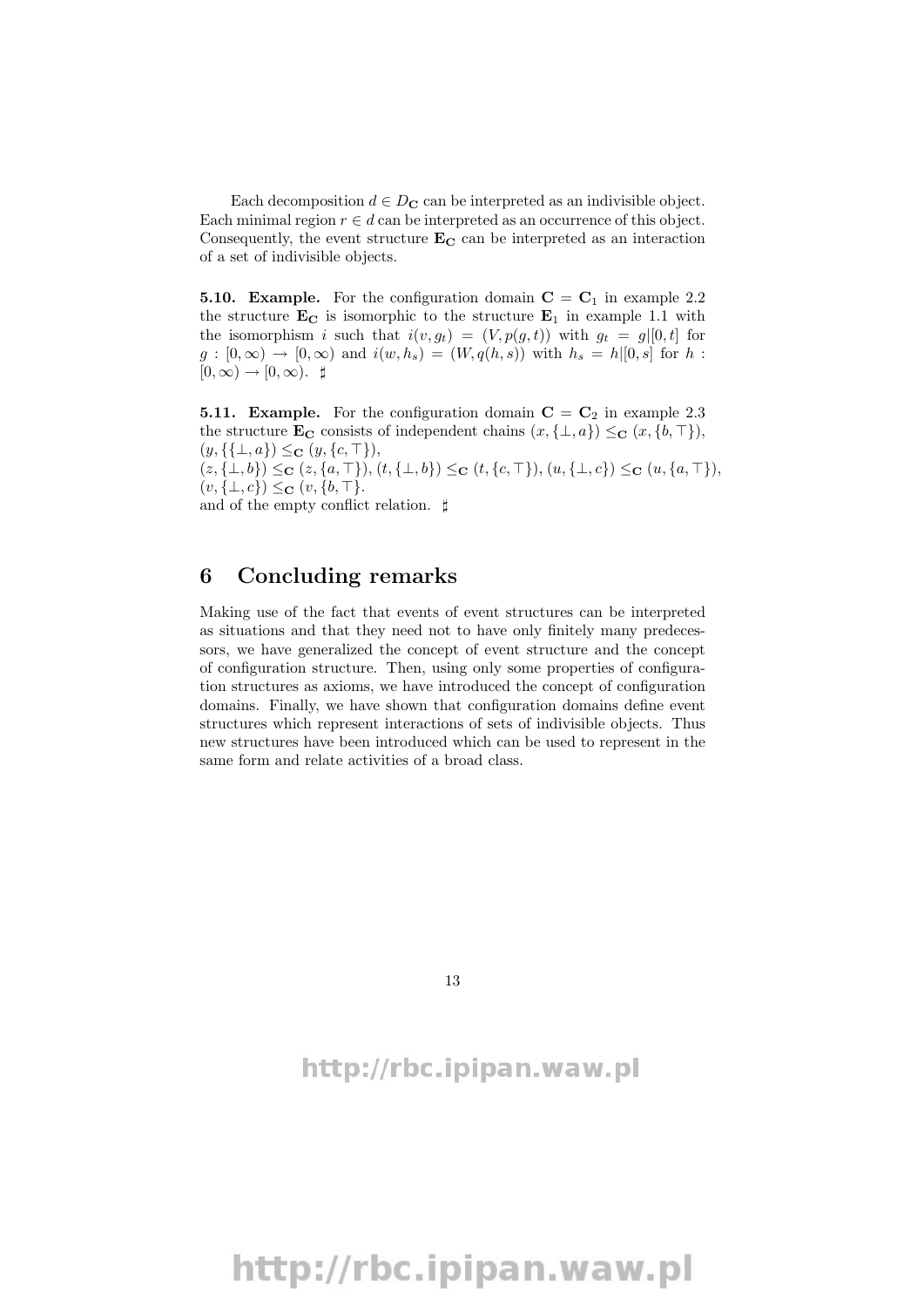#### References

- [1] Ehrenfeucht, A., Rozenberg, G., Partial 2-structures, Acta Informatica 27 (1990) 315-368
- [2] Ehrig, H., Kreowski, H. -J., Parallelism of Manipulations in Multidimensional Information Structures, in A. Mazurkiewicz (Ed.): Proc. of MFCS'76, Springer LNCS 45 (1976) 284-293
- [3] Glabbeek, R., J., van, Plotkin, G., D., Configuration Structures, Proceedings of LICS'95, Kozen, D., (Ed.), IEEE Computer Society Press (1995) 199-209
- [4] Lynch, N., Segala, R., Vaandrager, F., Hybrid I/O Automata, Information and Computation 185(1), 2003,105-157
- [5] Winkowski, J., An Algebraic Framework for Concurrent Systems, Monograph 2 in Monograph Series of the Institute of Computer Science of the Polish Academy of Sciences(2014)
- [6] Winskel, G., Nielsen, M., Models for Concurrency, in S. Abramsky, Dov M. Gabbay and T. S. E. Maibaum (Eds.): Handbook of Logic in Computer Science 4 (1995), 1-148